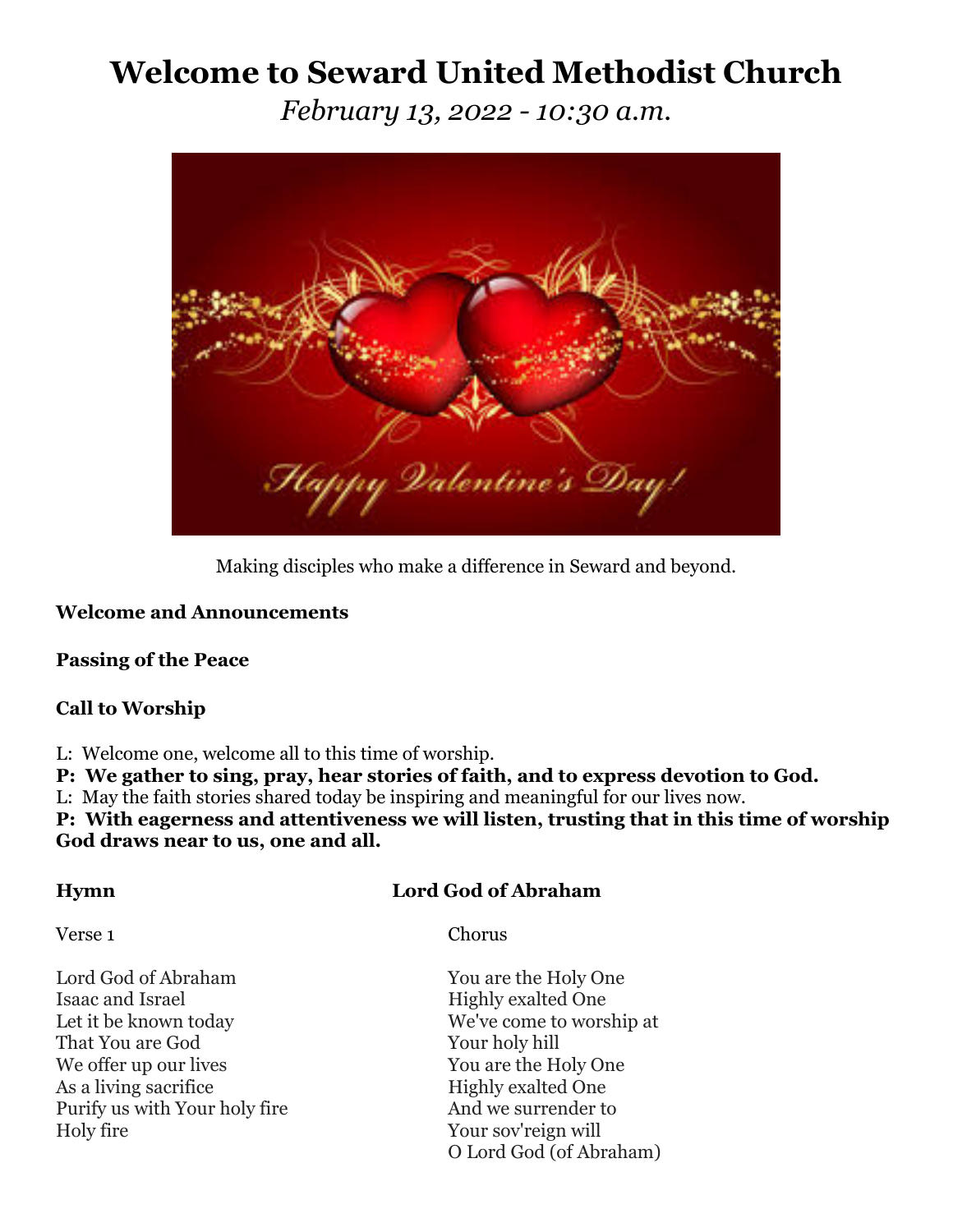Verse 2 Lord God of Abraham Isaac and Israel Let it be known today That You are God Come now and fill this place Be exalted in our praise Let it be known today That You are God You are God

CCLI Song # 4488644 Steve Merkel | Wes Tuttle<br>© 2005 Integrity's Hosanna! Music (Admin. by Integrity Music)<br>For use solely with the SongSelect® Terms of Use. All rights reserved. <u>www.ccli.com</u> CCLI License # 944110

### **Common Prayer**

Holy One, Holy Three, relationships are wonderful and often messy. Families are complicated and beloved. Teach us to lead with grace, to be extravagant with generosity, and to love better and better with each passing day. Amen.

### **Children's Time Pastor JoEllen Axthelm**

**Special Music Psalm 150 Chancel Choir**

### **Scripture Lesson: Genesis 29:15-30**

<sup>15</sup> Then Laban said to Jacob, "Because you are my kinsman, should you therefore serve me for nothing? Tell me, what shall your wages be?" <sup>16</sup> Now Laban had two daughters; the name of the elder was Leah, and the name of the younger was Rachel. <sup>17</sup> Leah's eyes were lovely, and Rachel was graceful and beautiful. <sup>18</sup> Jacob loved Rachel; so he said, "I will serve you seven years for your younger daughter Rachel." <sup>19</sup> Laban said, "It is better that I give her to you than that I should give her to any other man; stay with me." <sup>20</sup> So Jacob served seven years for Rachel, and they seemed to him but a few days because of the love he had for her.

<sup>21</sup> Then Jacob said to Laban, "Give me my wife that I may go in to her, for my time is completed." <sup>22</sup> So Laban gathered together all the people of the place, and made a feast. <sup>23</sup> But in the evening he took his daughter Leah and brought her to Jacob; and he went in to her. <sup>24</sup> (Laban gave his maid Zilpah to his daughter Leah to be her maid.) 25When morning came, it was Leah! And Jacob said to Laban, "What is this you have done to me? Did I not serve with you for Rachel? Why then have you deceived me?" <sup>26</sup> Laban said, "This is not done in our country—giving the younger before the firstborn. <sup>27</sup> Complete the week of this one, and we will give you the other also in return for serving me another seven years." <sup>28</sup> Jacob did so, and completed her week; then Laban gave him his daughter Rachel as a wife. <sup>29</sup> (Laban gave his maid Bilhah to his daughter Rachel to be her maid.) <sup>30</sup> So Jacob went in to Rachel also, and he loved Rachel more than Leah. He served Laban for another seven years.

### **Hymn God Made from One Blood TFWS 2170**

1. God made from one blood all the families of earth, the circles of nurture that raised us from birth, companions who join us to walk through each stage of childhood and youth and adulthood and age.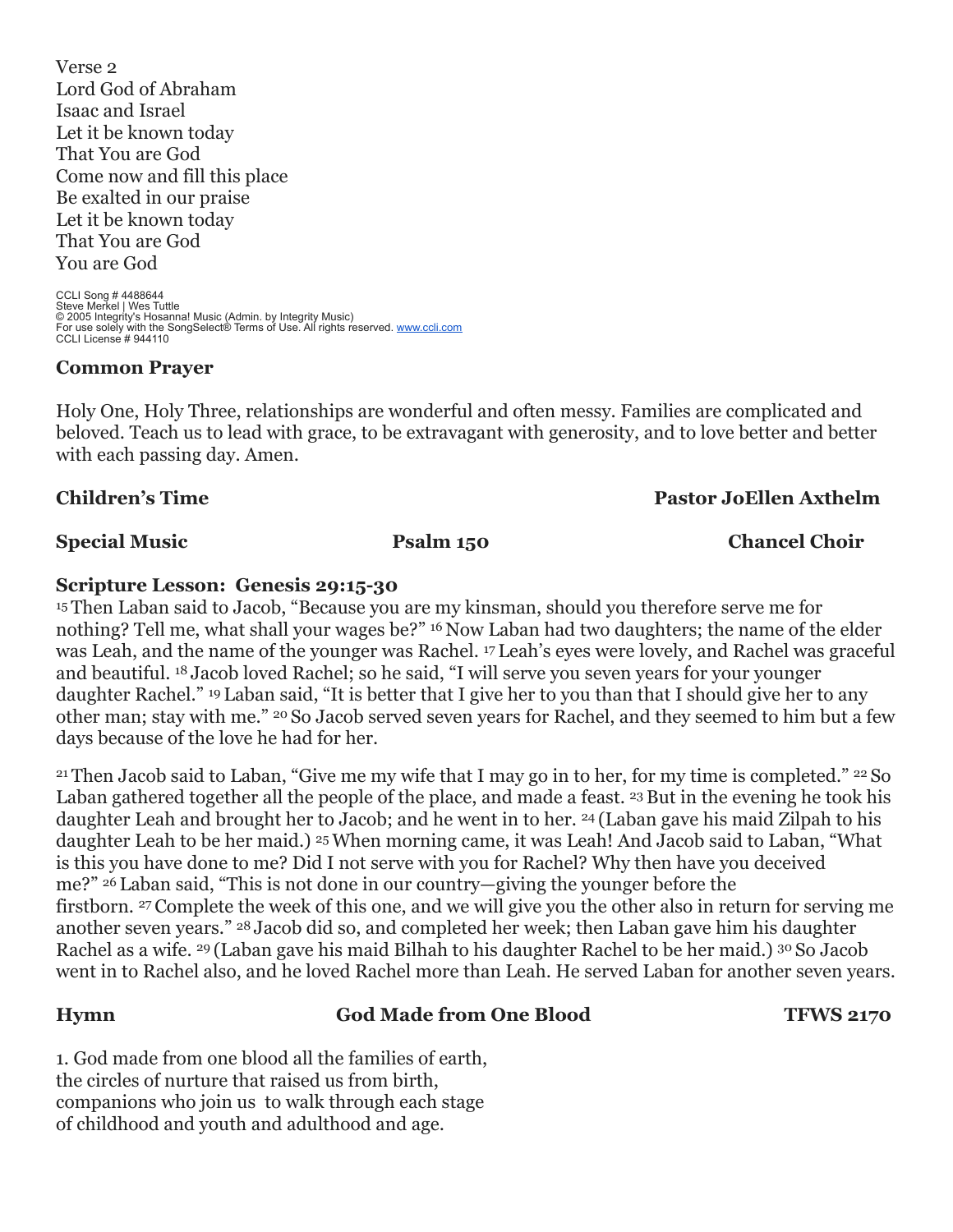2. We turn to you, God, with our thanks and our tears for all the families we've known through the years, the intimate networks on whom we depend of parent and partner and roommate and friend.

3. We learn through our families how closeness and trust increase when our actions are loving and just. Yet families have also distorted their roles, mistreating their members and bruising their souls.

4. Give, Lord, to each family in conflict and storm a sense of your wisdom and grace that transform sharp anger to insight which strengthens the heart and makes clear the place where rebuilding can start.

5. Then widen that wisdom and grace to include the races and viewpoints our families exclude till peace in each home bears and nurtures the bud of peace shared by all you have made from one blood.

# **Sermon Blended Families Have Been Around a Long Time Rev. Dr. Mary Kay Totty**

### **The Prayers of the People**

*Please share your joys or concerns at the microphone or in the comments on Facebook or by texting us at 402-810-8900.*

# **Prayer Hymn Trinity**

Chorus Holy Maker, Son and Spirit Holy Communion, Three in One

Verse Come with Your peace with Your invitation Bind us together in holy love

CCLI Song # 7068847 Sandra McCracken © 2016 Integrity Worship Music (Admin. by Integrity Music)<br>Paper News Publishing (Admin. by Integrity Music)<br>For use solely with the SongSelect® Terms of Use. All rights reserved. <u>[www.ccli.com](http://www.ccli.com/)</u><br>CCLI License # 944110

> Sharing of Joys & Concerns Pastoral Prayer The Lord's Prayer

### **Offertory** Megan Forbes

### **Doxology Praise God, from Whom All Blessings Flow UMH 95**

Praise God, from whom all blessings flow; praise God, all creatures here below;